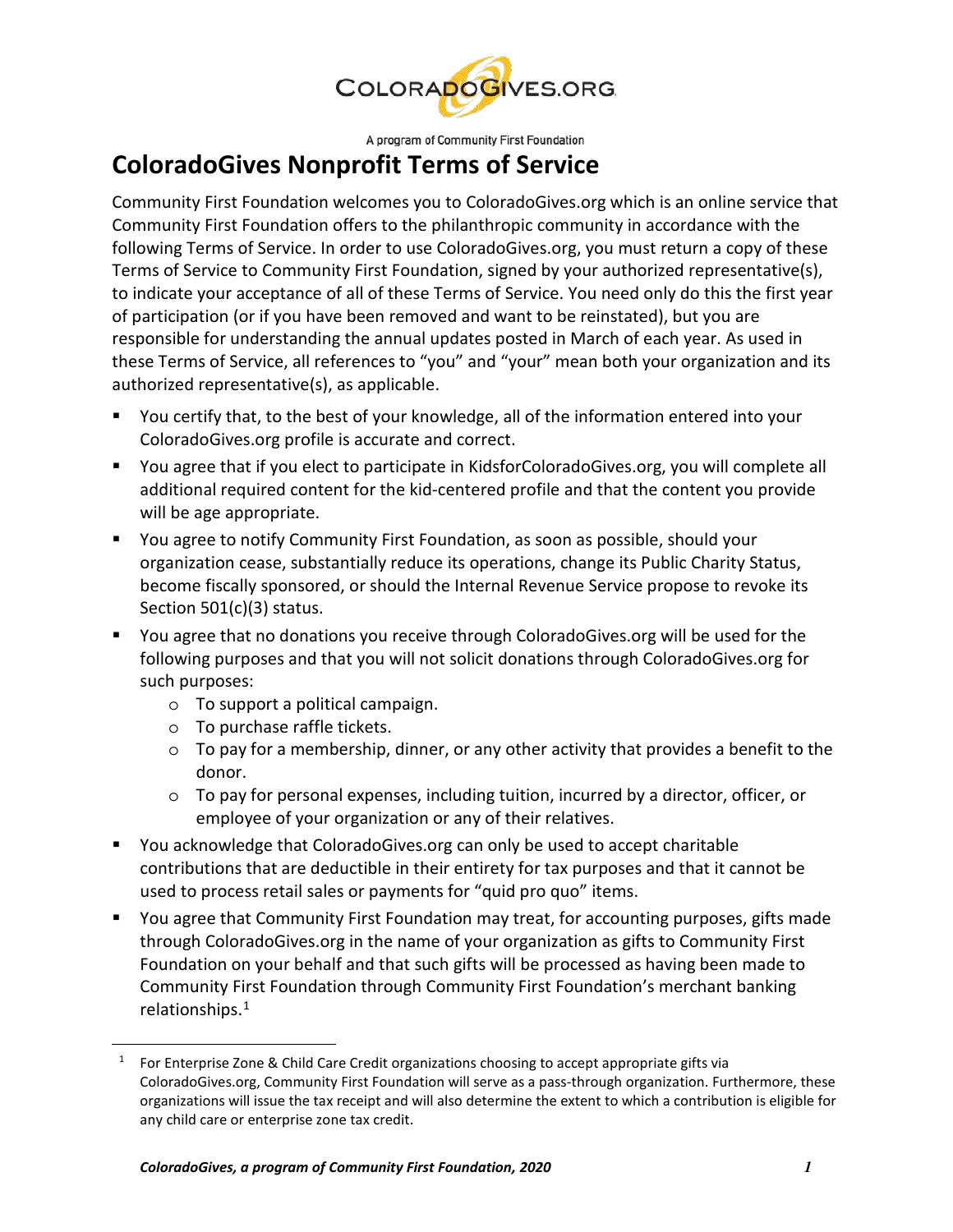- You acknowledge that you will have the ability to access all donor contact information once a donation has been processed, unless the donor has requested to remain anonymous.
- You acknowledge that Community First Foundation will make one disbursement to you each processing period of the total amount of the gifts made through ColoradoGives.org on your behalf.
- You acknowledge that Community First Foundation will make disbursements to the bank account your organization provides to us and that you are solely responsible for ensuring the proper account information has been provided.
- You acknowledge that Community First Foundation reserves the right to adjust donations as appropriate, and that Community First Foundation reserves the right to invoice you to recuperate any funds as necessary.
- You acknowledge that you are solely responsible for cultivating each donor and that Community First Foundation will not do so on your behalf.
- You agree to publicize your relationship with Community First Foundation in all appropriate media, including your annual report, website, newsletters, press releases and email communications, and to use the Community First Foundation, ColoradoGives, Colorado Gives Days and KidsforColoradoGives logos and trademarks when doing so. Community First Foundation grants you a revocable, royalty-free, and non-exclusive license to use its logos and trademarks solely for such purpose.
- You agree, if you engage in social media such as Facebook and Twitter, to use such social media in reasonable and appropriate ways to support ColoradoGives and to promote ColoradoGives.org.
- You agree that Community First Foundation may remove your profile from ColoradoGives.org in its sole discretion at any time.
- You agree to complete an annual update, to participate in user surveys (grant reports), and to use ColoradoGives.org in the spirit in which it was created; including being responsible for reviewing and complying with materials sent to you including, but not necessarily limited to, the electronic newsletter and disbursement emails.
- You understand that Community First Foundation will not sell donor information to any other organization. Donor information may be shared with the Regional Champion that your organization is associated with. Community First Foundation reserves the right to communicate with donors for purposes including but not limited to updating them on charities, noteworthy developments in philanthropy, or seeking feedback through surveys.
- You understand that you are solely responsible for reviewing and approving fundraising pages created through ColoradoGives.org for your support and that Community First Foundation has no responsibility for the content of such pages.
- You understand that ColoradoGives.org is a tool to allow individuals to donate to charities on their own initiative and that it is not intended as a vehicle to facilitate gifts that you have already solicited through other means.
- You agree that Community First Foundation may identify you by name and online donation results in various promotional materials in its sole discretion.
- You understand that Community First Foundation has the right to use for its own purposes all data entered into ColoradoGives.org for purposes that include, but may not be limited to, analyzing trends, understanding results, and assessing patterns.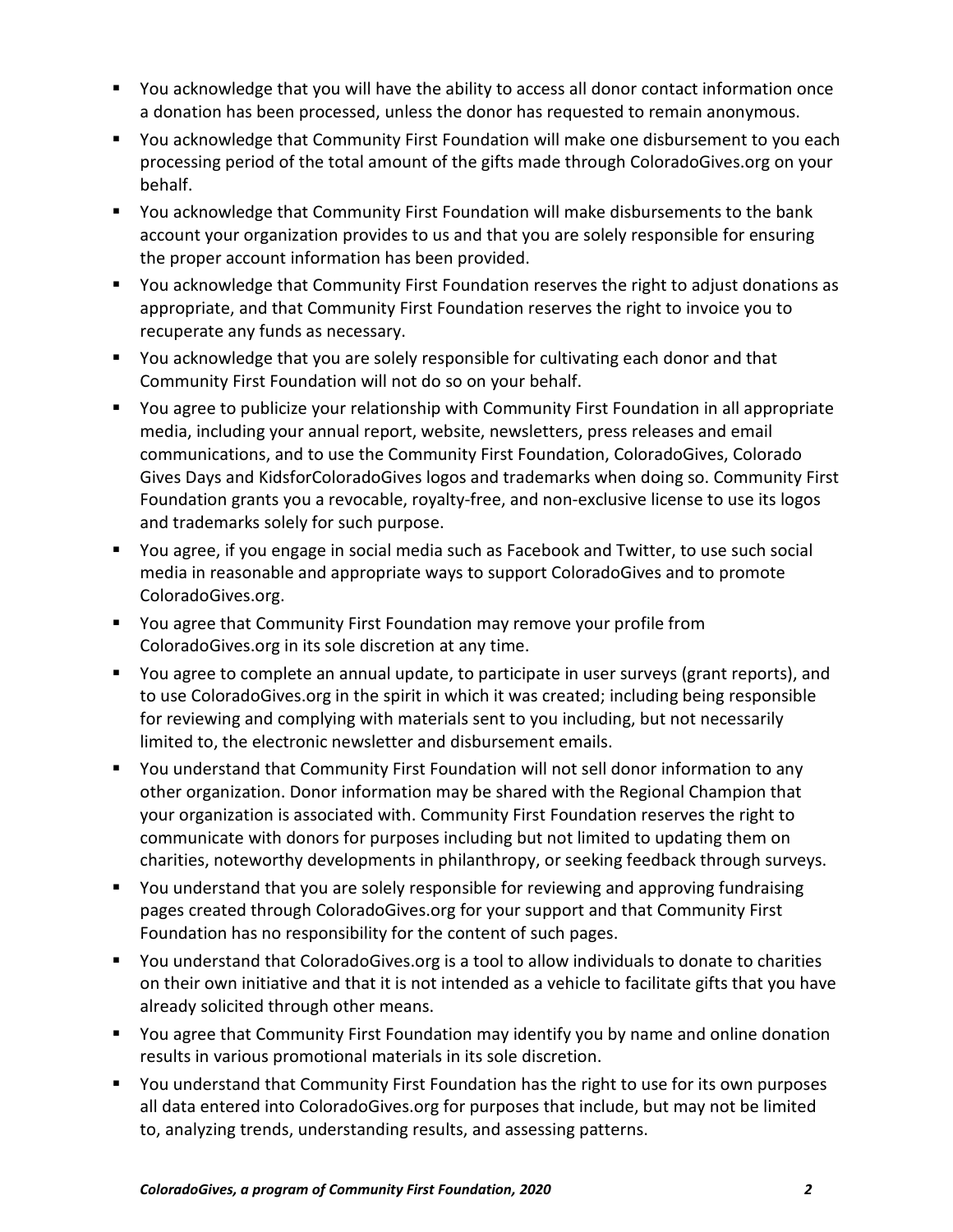- Community First Foundation will operate ColoradoGives.org and all associated activities in full compliance with all applicable laws, rules and regulations, it will not violate or infringe the rights of others. You agree that Community First Foundation has the right to delete from ColoradoGives.org, without notice to you except to the extent required by law, any material that is offensive or that is claimed to violate or infringe upon the intellectual property rights of others.
- You understand that Community First Foundation continually seeks ways to support organizations that participate in ColoradoGives.org, and that Community First Foundation may discontinue such support at any time.
- During 2020, Community First Foundation will subtract 2.0 percent from each donation for third-party processing fees.
- **EXP** Community First Foundation reserves the right to change these Nonprofit Terms of Service at any time in any respect without prior notice to you. You may review the most current version on ColoradoGives.org | Nonprofit Resources.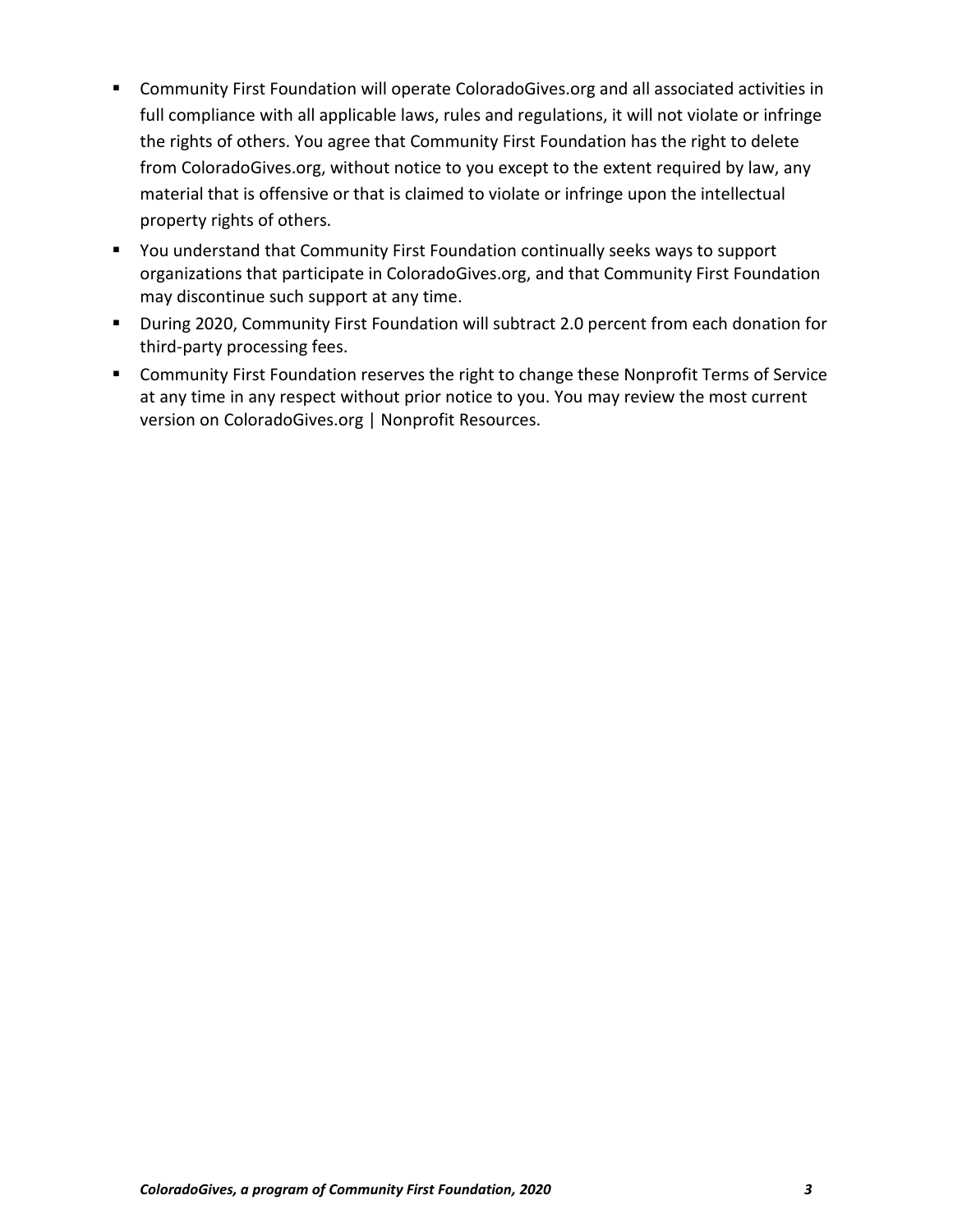

A program of Community First Foundation

#### RESILIENCE1220/LEANIN1220

### **Organization**

| <b>Position</b>                                              | <b>Print Name</b>    | <b>Sign Name</b> | <b>Date</b> |
|--------------------------------------------------------------|----------------------|------------------|-------------|
| Executive Director/CEO/President                             | <b>HEATHER ABERG</b> |                  | Apr 23 2020 |
| Person Responsible for Completing<br>and Maintaining Profile | <b>SUSAN KRAMER</b>  | Kusun            | Apr 23 2020 |
| Board of Directors Chair/President*                          | <b>THEODORE NING</b> | Theodore Ning    | Apr 23 2020 |

\*U*nless this person is also the Executive Director/CEO/President and/or the Person Responsible for Completing and Maintaining Profile in which case another officer of the board must sign (e.g., Board Treasurer or Board Secretary)*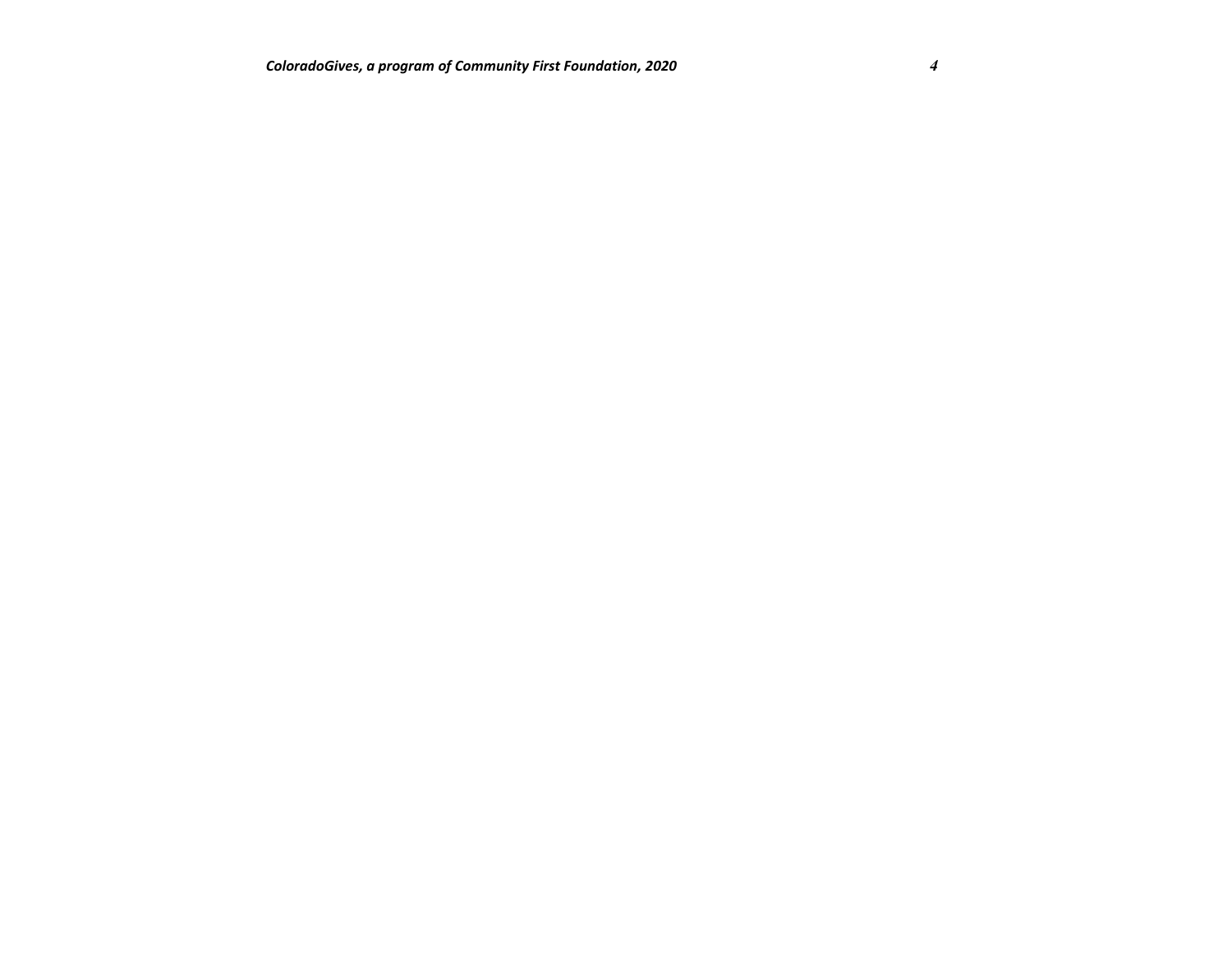

# Audit Trail

### **Document Details**

| <b>Title</b>       | Terms of Service for Colorado Gives Day Profile        |
|--------------------|--------------------------------------------------------|
| <b>File Name</b>   | Resilience1220 ColoradoGives Terms of Service 2020.pdf |
| Document ID        | 9a058288cad5430887ad6e191e9ea7f4                       |
| <b>Fingerprint</b> | 60efb2af4372fae336161aa5deb276ec                       |
| <b>Status</b>      | Completed                                              |

### **Document History**

| <b>Document Created</b> | <b>Document Created</b><br>Fingerprint: 60efb2af4372fae336161aa5deb276ec          | Apr 22 2020<br>06:45PM UTC |
|-------------------------|-----------------------------------------------------------------------------------|----------------------------|
| <b>Document Sent</b>    | Document Sent to Heather Aberg (abergheather@gmail.com)                           | Apr 22 2020<br>06:45PM UTC |
| <b>Document Viewed</b>  | Document Viewed by Heather Aberg (abergheather@gmail.com)<br>IP: 75.166.194.242   | Apr 23 2020<br>12:13AM UTC |
| <b>Document Viewed</b>  | Document Viewed by Heather Aberg (abergheather@gmail.com)<br>IP: 75.166.194.242   | Apr 23 2020<br>12:16AM UTC |
| <b>Document Signed</b>  | Document Signed by Heather Aberg (abergheather@gmail.com)<br>IP: 75.166.194.242   | Apr 23 2020<br>12:16AM UTC |
| <b>Document Sent</b>    | Document Sent to Theodore Ning (TheodoreCNing@hotmail.com)                        | Apr 23 2020<br>12:16AM UTC |
| <b>Document Viewed</b>  | Document Viewed by Theodore Ning (TheodoreCNing@hotmail.com)<br>IP: 184.96.173.28 | Apr 23 2020<br>01:23AM UTC |
| <b>Document Viewed</b>  | Document Viewed by Theodore Ning (TheodoreCNing@hotmail.com)<br>IP: 40.94.28.51   | Apr 23 2020<br>01:23AM UTC |
| <b>Document Signed</b>  | Document Signed by Theodore Ning (TheodoreCNing@hotmail.com)<br>IP: 184.96.173.28 | Apr 23 2020<br>01:24AM UTC |
| <b>Document Sent</b>    | Document Sent to Susan Kramer (susan@outsidelogic.com)                            | Apr 23 2020<br>01:24AM UTC |
| <b>Document Viewed</b>  | Document Viewed by Susan Kramer (susan@outsidelogic.com)<br>IP: 24.8.16.5         | Apr 23 2020<br>03:09PM UTC |